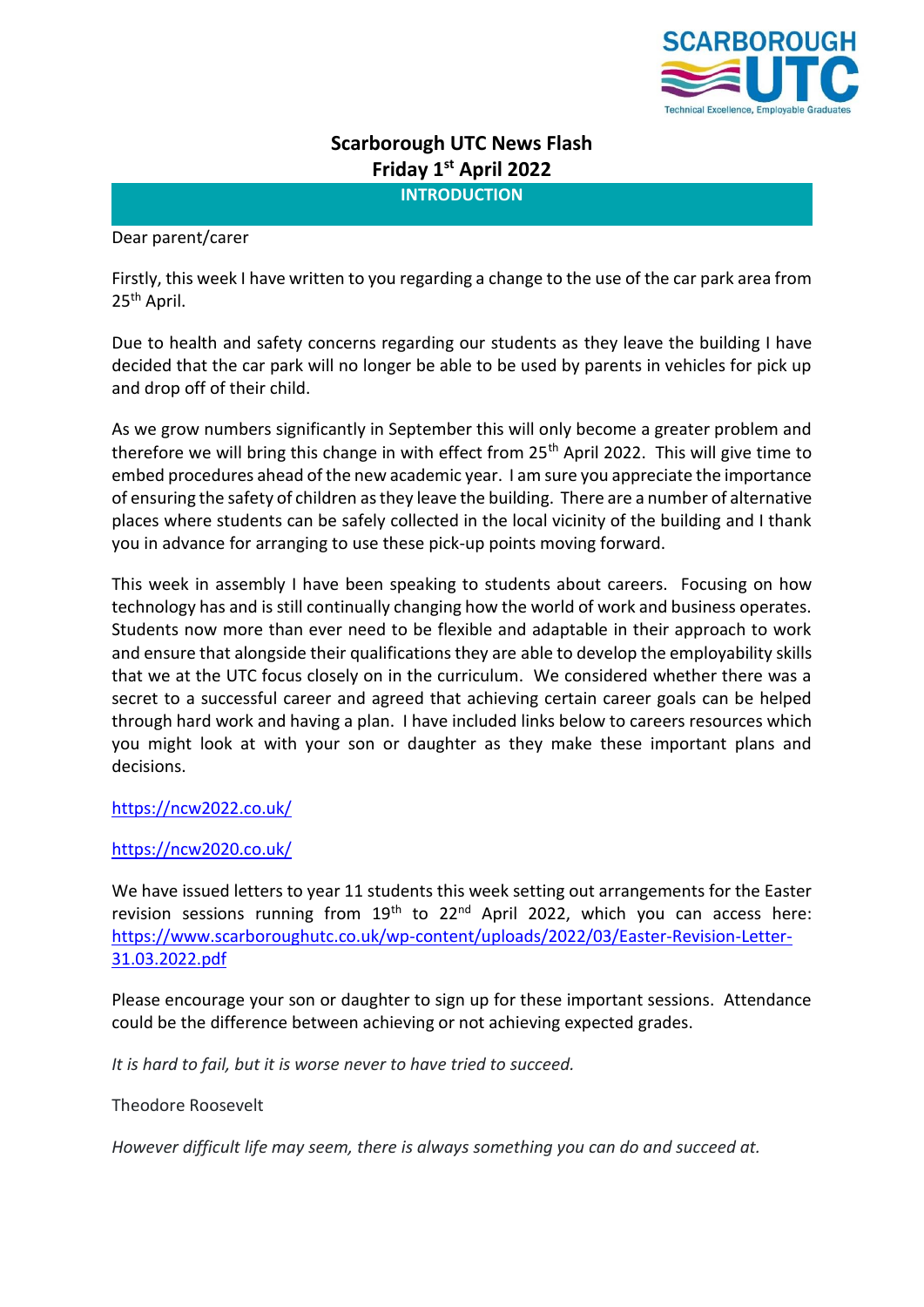## Stephen Hawking

Thank you for your support.

**Mr L Kilgour Principal**

## **T&L@SUTC**

Our Y13 engineering students delivered presentations to Severfield engineers this morning as part of a Project Based Learning activity involving the design, modelling and manufacture of a bridge for a given industrial brief. The engineers were impressed with the way students had developed their technical and manufacturing skills throughout the project, including the application of CAD, laser and plasma cutting, fabrication and welding. The project is a great example of how technical and employability skills combine within a Project Based Learning approach to teaching and learning at Scarborough UTC. Well done to Charlotte and Alfie for their bridge design that was judged as the winner by the Severfield design engineers, and a big thank you to Tom from Severfield for supporting the project throughout this academic year.





# **TECHNICAL EXCELLENCE**

News from Systems control this week - what a week! With some practical learning using real components and the bench power supplies in the electronics workshop, Year 10 students have shown me just how far they have come since the start of September. They have been creating a real-life version on a prototype breadboard, of the coursework circuit, which uses an operational amplifier (op-amp) and two transistors to power some LED's. The op amp is a special component which can detect very small differences between two voltages, and in our case, this is used to indicate whether or not an action is required (i.e. To add water or not). I was mightily impressed by the concentration and focus of all the Y10 students in the systems class who were working on this task it required a high degree of concentration, for a sustained amount of time nearly two hours and it would be a fair assessment to say that this wouldn't have been possible at the start of the year so very well done!

With Year 11 students this week, we are moving in to the final stages of designing an automated security gate system, students have specified their input and output devices and have begun to look at sequencing the programmable tasks. Students can rapidly iterate new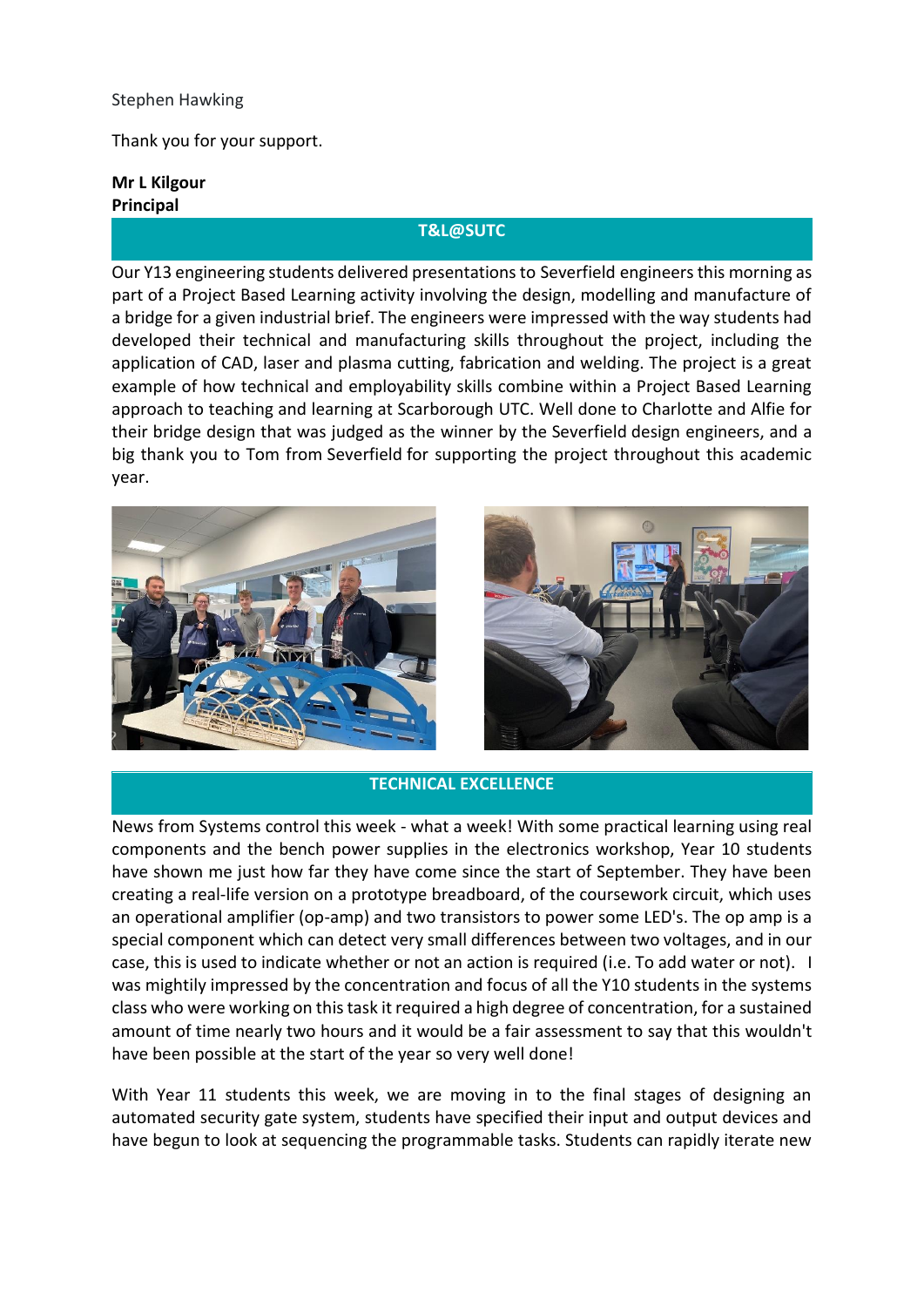versions of their programs as they move from a very simple system, to one which includes a beam break sensor and failsafe safety device and limit switches.

Year 12 students working on their Electrical and Electronic Design unit, have been completing a ROLL week, to reflect and act on any outstanding tasks and ensure they are completed. We are moving on to prototyping with a range of semi-conductor devices next week there is a limit to understanding these without seeing them in action, and where students have produced example circuits, the photos are excellent examples which can then be mentioned to support the assignments.

We welcomed some Y9 students this week for a taster session on Thursday afternoon, and it was super to see the relish with which students used prototype boards, multimeters, resistors and LED's to make some practical investigations. Part of that involved electrical safety, and noting how hot a failing resistor can get. One student was a little alarmed as one of his components literally went up in smoke recording a temperature in excess of 200 degrees. We discussed how often we rely on the work of engineers without thinking about it. Failure to take Electrical and electronic safety seriously can have devastating impacts, which is why we have such safe and robust laws and guidance in relation to electrical installations.

The smell of a burned resistor or LED is quite memorably unpleasant not something we usually make happen on purpose, but if it relates the importance of electrical design in a memorable way and interests students to want to know more then that is what we are here for. It has been awesome to witness that growth and purpose this week. Have a great weekend! Mr Brown

## **ASSESSMENT AND CURRICULUM**

## **Curriculum, Feedback and Assessment**

## Y10 & 12

Good routine revision practice is essential in Year 10 and 12. Students complete a number of assessments across statutory subjects in Engineering or Health Pathways, it is important that students pay due attention to coursework deadlines and revise regularly.

Individual student review of Y10 achievement has taken place and students will be invited to pastoral progress meetings to discuss progress and attainment to set targets.

Y10 and 12 Futures & Progress evening is on Thursday 6<sup>th</sup> May 2022. Please check MCAS for updated targets, assessment data, behaviour data and attendance data.

## **Y11 & Y13**

Assessment and achievement data analysis is providing the basis for identifying academic support and intervention schedules on the approach to the summer examinations. Directors have structured interventions each day and these are being used to ensure all students are supported fully.

Please use this opportunity to support progress at home and develop good revision routines.